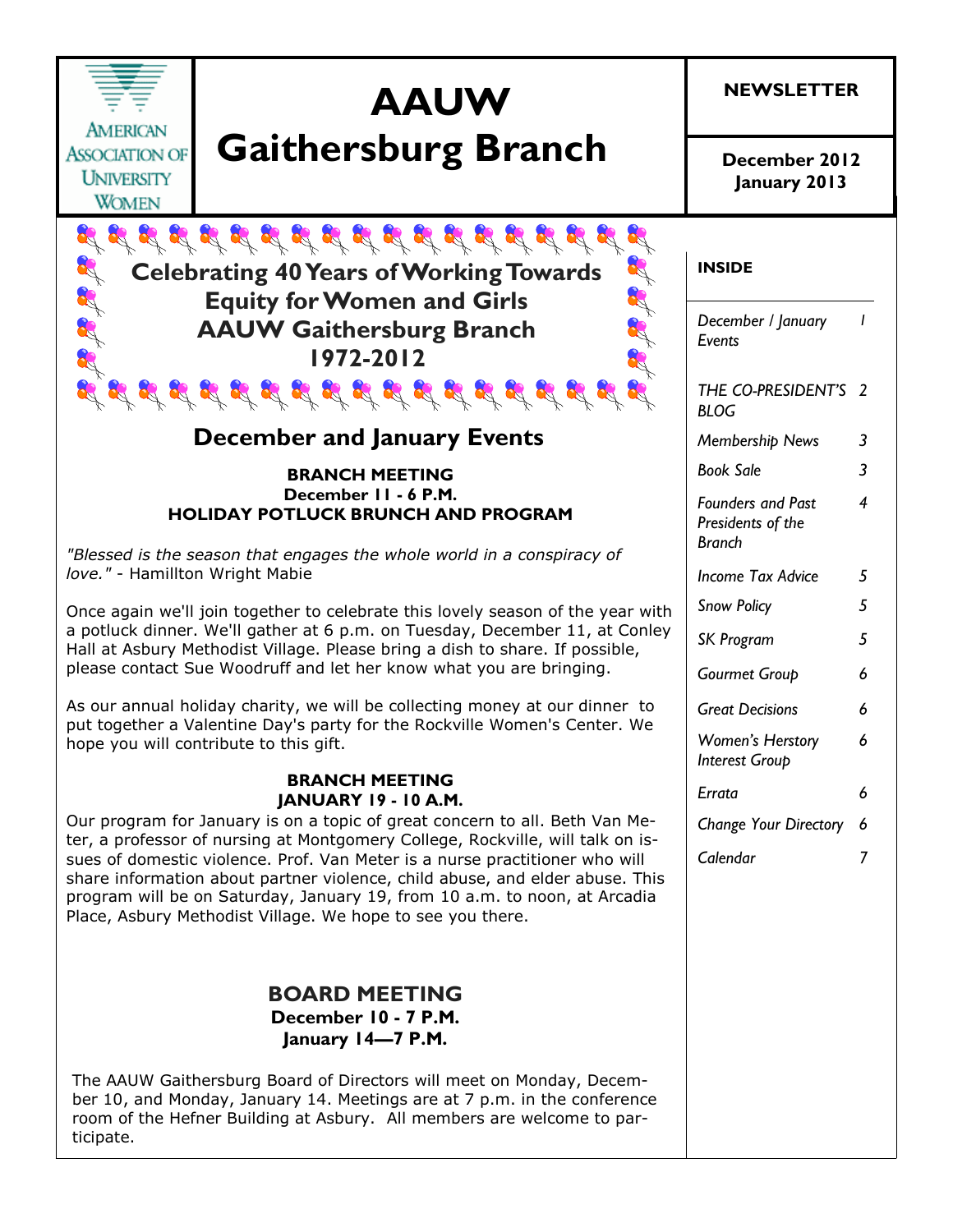*Page 2* AAUW—Gaithersburg Branch *December 2012 / January 2013*

### **THE CO-PRESIDENT'S BLOG** *- Mary Wykes*

I hope all of you received and have read the most recent AAUW Action Network e-mail entitled "AAUW Gives Thanks." Just in case you missed it, I would like to highlight just a few of the advances we have seen for women and girls this year, advances for which we might want to reflect and give thanks.

We are thankful that women's issues were a key part of the 2012 elections nationwide, due in part to the AAUW Action Fund's "It's My Vote--I Will Be Heard" campaign.

We are thankful that the U.S. Olympic team sent more female athletes than males for the first time in history and for winning 29 of the U.S. 46 gold medals.

We are thankful for the health and bravery of Malala Yousafzai, the 14-year-old Pakistani girl shot for documenting Taliban atrocities and promoting women's education, and thankful for the tremendous outpouring of support around the globe as she recovers.

We are thankful and proud that on March 17 Senator Barbara Mikulski (MD) became the longest serving woman in Congressional history.

We are thankful for AAUW's new research report, "Graduating to a Pay Gap," featured in Reuters, U.S. News and World Report, and The Washington Post and highlighting how the gender difference in women's wages affects women's ability to re-pay their student loans.

Thanks for the 40th anniversary of Title IX of the Education Amendments of 1972 ensuring equal opportunity for all students and the release of a coalition report chaired by AAUW recognizing this milestone--also the 40th anniversary of the Pell Grant program, an indispensable part of millions of students' dreams for higher education in the U.S. and, of course, we are thankful that our Branch continues to grow as we have just celebrated the 40th anniversary of our founding with the wonderful luncheon and program at Ingleside on October 13.

We are thankful for President Obama's administration's creation of the Master Teacher Corporation program to boost science, technology, engineering, and math education (STEM)--part of the administration's effort to produce 100,000 additional math and science teachers in the next ten years.

Also we are thankful for the U.N. declaring the 1st International Day of the Girl Child on October 11, 2012. AAUW was proud to celebrate international women and girls empowerment on this day as they do every day.

AAUW was ranked as a top-rated women's empowerment organization of 2012 by the organization, Great Non-Profits.

AAUW Executive Director Linda Hallman was honored in the inaugural publication, "100 Women Leaders in STEM."

Best wishes to all our members for a happy, healthy, safe and joyful holiday season. Hope to see you at our Holiday Dinner on December 11.

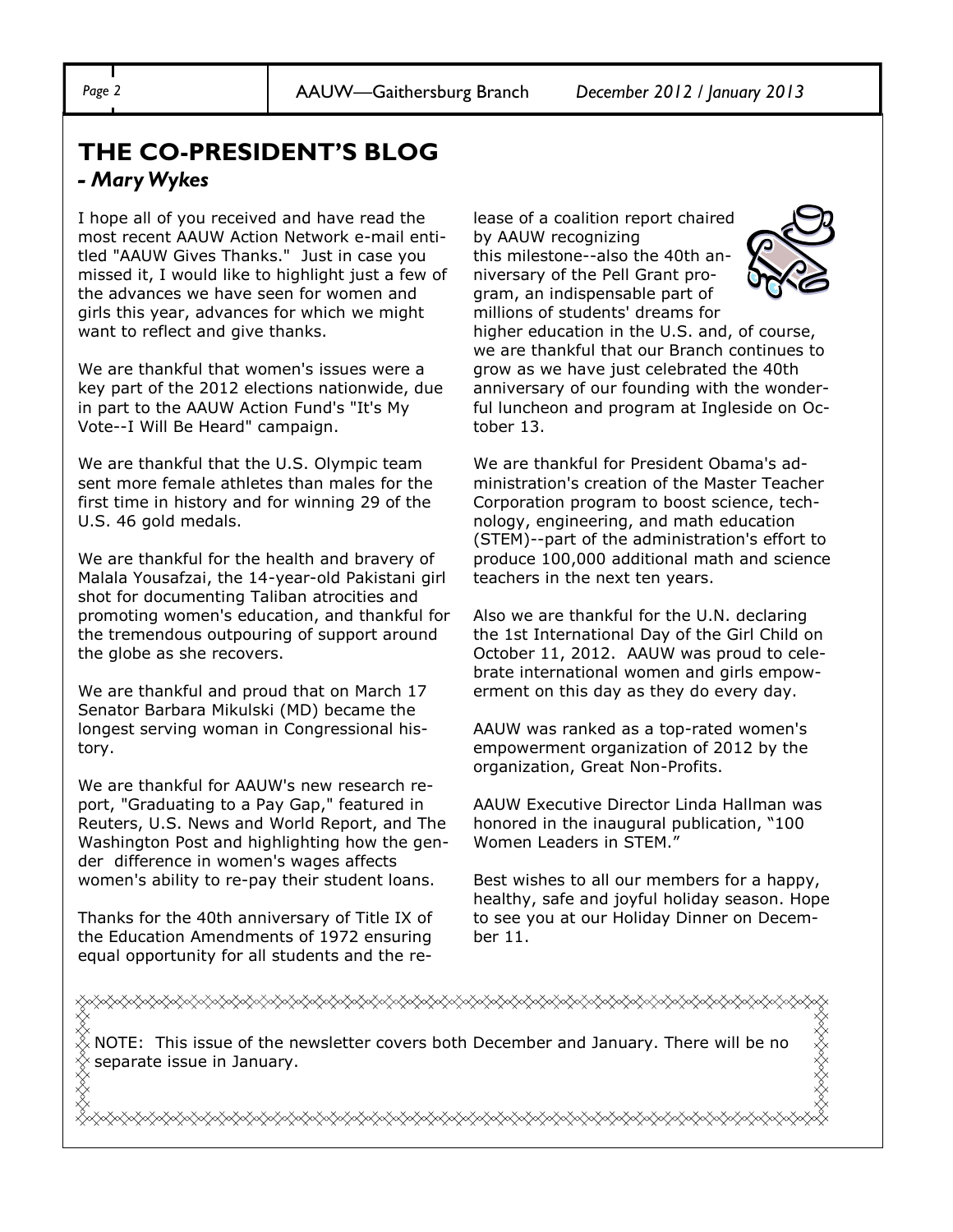*Page 3* AAUW—Gaithersburg Branch *December 2012 / January 2013*

#### **MEMBERSHIP NEWS**  *- Marilyn O'Connell, Vice President for Membership*

Members at our November Branch meeting had the pleasure of meeting our newest member, Mary Eaton. Mary, a life member, moved from Harrisburg, Penna., to the one and only free-standing home at Asbury. Mary graduated from Allegheny College with a degree in education.

Jean Eden, who joined AAUW in 1995, has moved to Asbury from Damascus.

We are happy that Sue Geiger, a charter member and daughter of Mary Schlager, who was founder of our branch in 1972, has rejoined our Branch. Sue has a B.A. in early childhood studies from Hood College and an M.Ed. in library media from McDaniel. She worked as a classroom teacher in primary grades in Frederick County and Montgomery County, and as a media specialist/librarian, and also as a consulting teacher for the Montgomery Public Schools. Sue is currently retired.

Lynn Morgan has also joined our

#### **BOOK SALE**  *- Liz Hessel*

Mark your calendar – our next book sale is May 9 – 11, 2013.

The Branch collects books year round and we need your help! Additional volunteers are needed to help sort and pick up books throughout the year. Help is also needed to price Special Books – which is done by looking up prices on the Internet. You can do this at home!! We would also like to form a Publicity Committee and are looking for members.

Branch. Lynn is an attorney. She earned an undergraduate degree at Oxford University and her law degree from Washington University. Lynn is a member of the handbell choir at the First Baptist Church in Gaithersburg.



Welcome to all our new members. We now have 58. Let's try for 60. Please bring your friends to the holiday party and introduce them to all of our interesting members and activities.

Please let Liz Hessel know if you can help with any of the activities to support the book sale. Proceeds of the book sale support: scholarships at Montgomery College and The Universities



at Shady Grove, our middle school mentoring program, the Legal Advocacy Fund, and graduate level fellowships for women.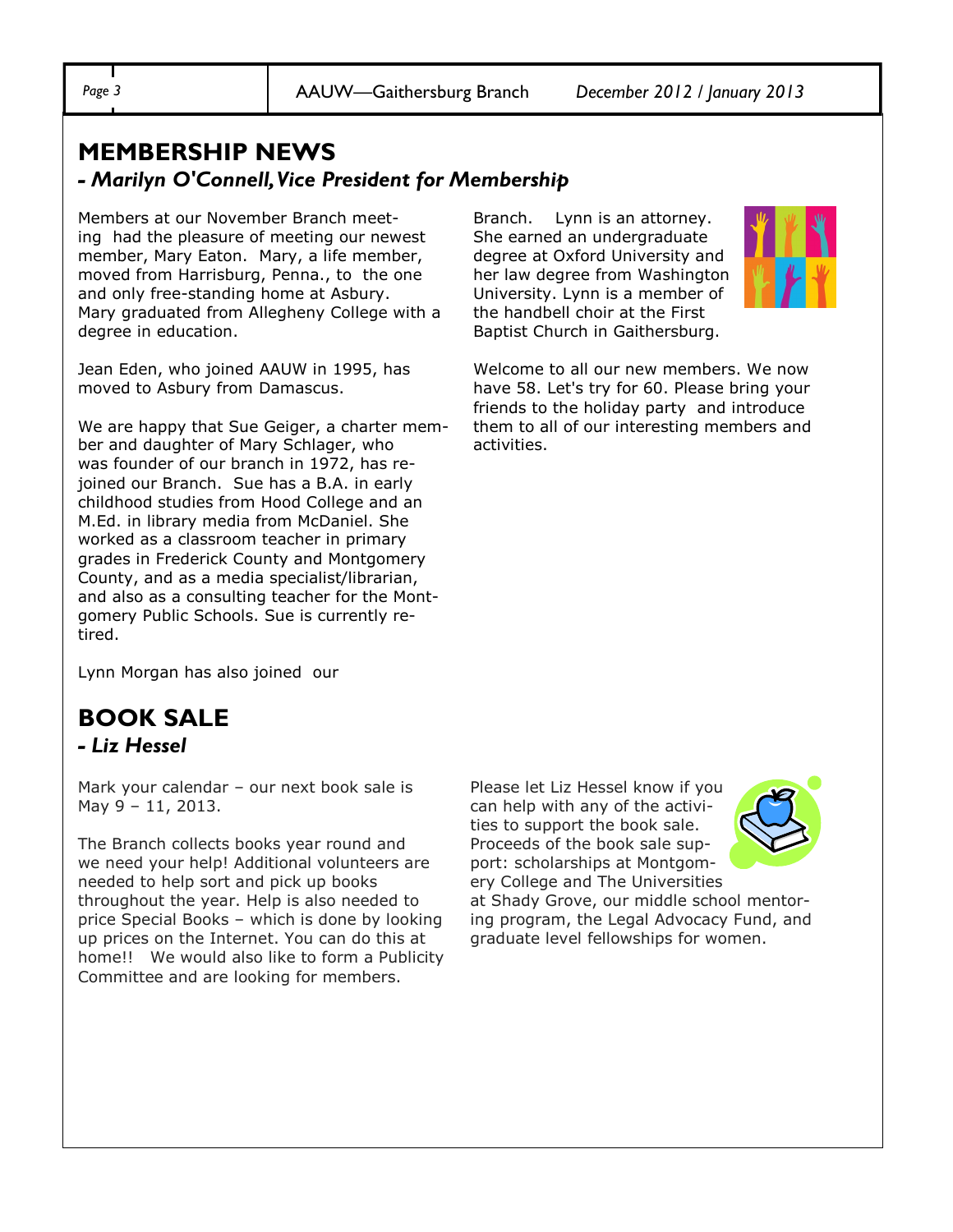# **At the 40th Anniversary Celebration**

## **Founders of the Branch**



L - R: Mina Parsant, Anna Fraker, Susan Geiger

## **Past Presidents of the Branch**



L - R Anna Fraker, Marilyn Leist, Edie Allison, Jean Kosow

*Photos by Liz Clark Hessel*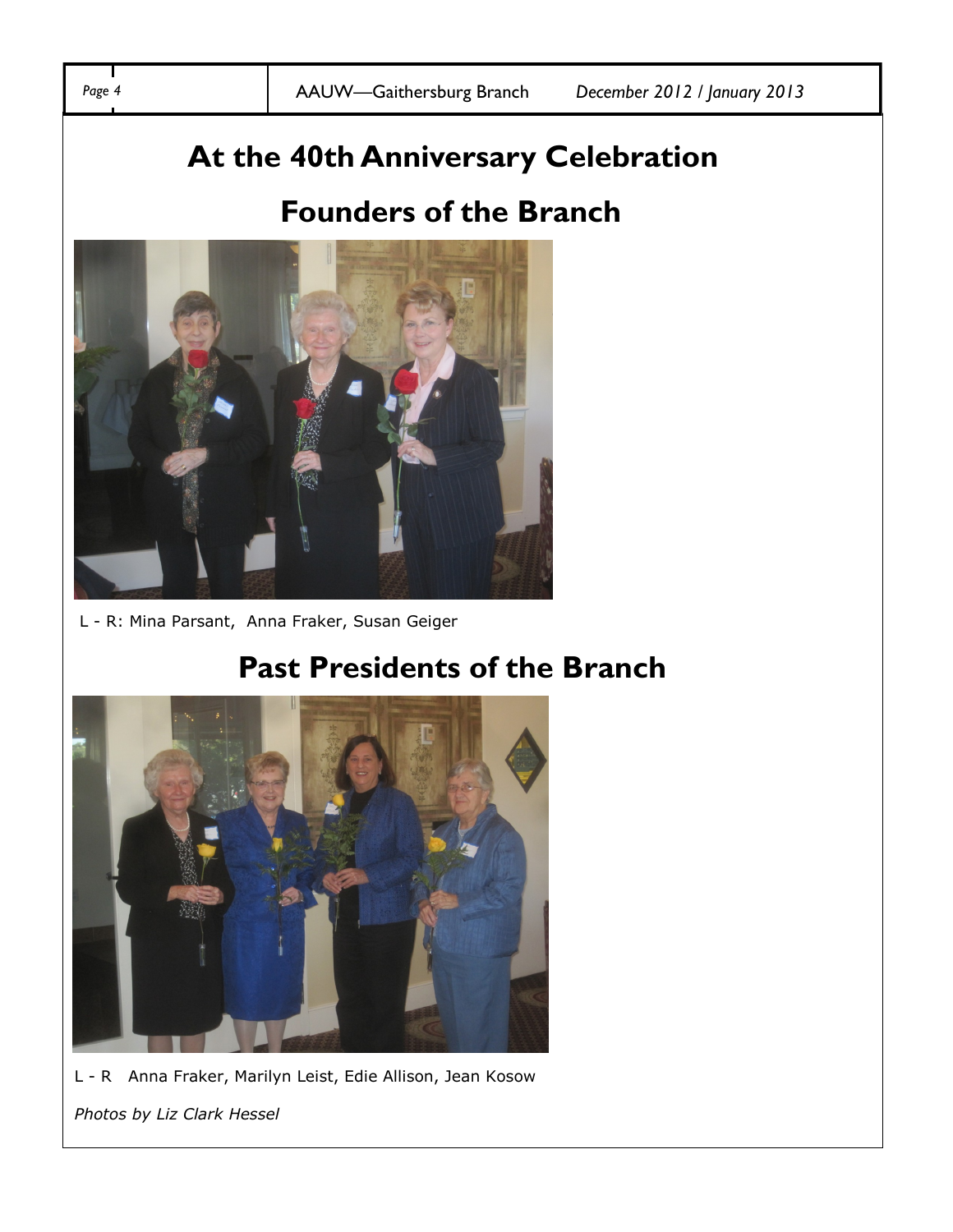*Page 5* AAUW—Gaithersburg Branch *December 2012 / January 2013*

#### **INCOME TAX ADVICE -** *Dorothy Camara, Recording Secretary*

As income tax season approaches, we'd like to repeat what we know about the tax implications regarding your dues. Part of National's activities is political; that part which is not political allows you to take \$46 off your dues as tax deductible. Contributions to the charitable funds, such as AAUW Funds and the Legal Advocacy Fund, are deductible. However, our local branch is not filed as a charitable organization; therefore, contributions to us are not tax deductible.



#### **SONYA KOVALEVSKY PROGRAM AT MONTGOMERY COLLEGE -** *Louise Chatlynne, Interbranch Representative*

**SNOW POLICY**

es and all<br>and and all

වියළි වියළි වියළි වියළි වියළි දිනම් වියළි වියළි වියළි වියළි වියළි වියළි වියළි වියළි වියළි වියළි<br>රාස්විසිත රාස්විසිත රාස්විසිත රාස්විසිත රාස්විසිත රාස්විසිත රාස්විසිත රාස්විසිත රාස්විසිත රාස්විසිත රාස්විසිත<br>රාස්විසි රාස්වි

In case of snow or other inclement weather events occurring at the time of any of

our meetings, we will follow the Montgomery Public School advisories.

On Saturday, October 27, was the first of the five programs that will make up the Sonya Kovalevsky Program at Montgomery College to encourage eighth-grade girls to pursue careers in Science, Technology, Engineering and Math (STEM). Thirteen girls from around Montgomery College participated, along with their parents. They attended workshops on computer science, robotics, cryptology and biology. There was also a special workshop for the parents on finance. Several members of Interbranch participated to help the program run smoothly, including Diane Rumble and me from the Gaithersburg Branch.

that they can make STEM part of their life plan. There is room for up to 23 girls to participate, so they are still recruiting for the remaining four programs. Please contact Ingrid Scott at 240-567-



5216 or ingrid.scott@montgomerycollege.edu for questions about the program and how to enroll an eighth-grade girl.

Future programs will take place on December 1, February 22, and April 26. All are designed to show girls that STEM subjects are fun and

sa aya aya aya aya<br>San ayan ayan ayan ayan aya<br>Kara aya aya aya aya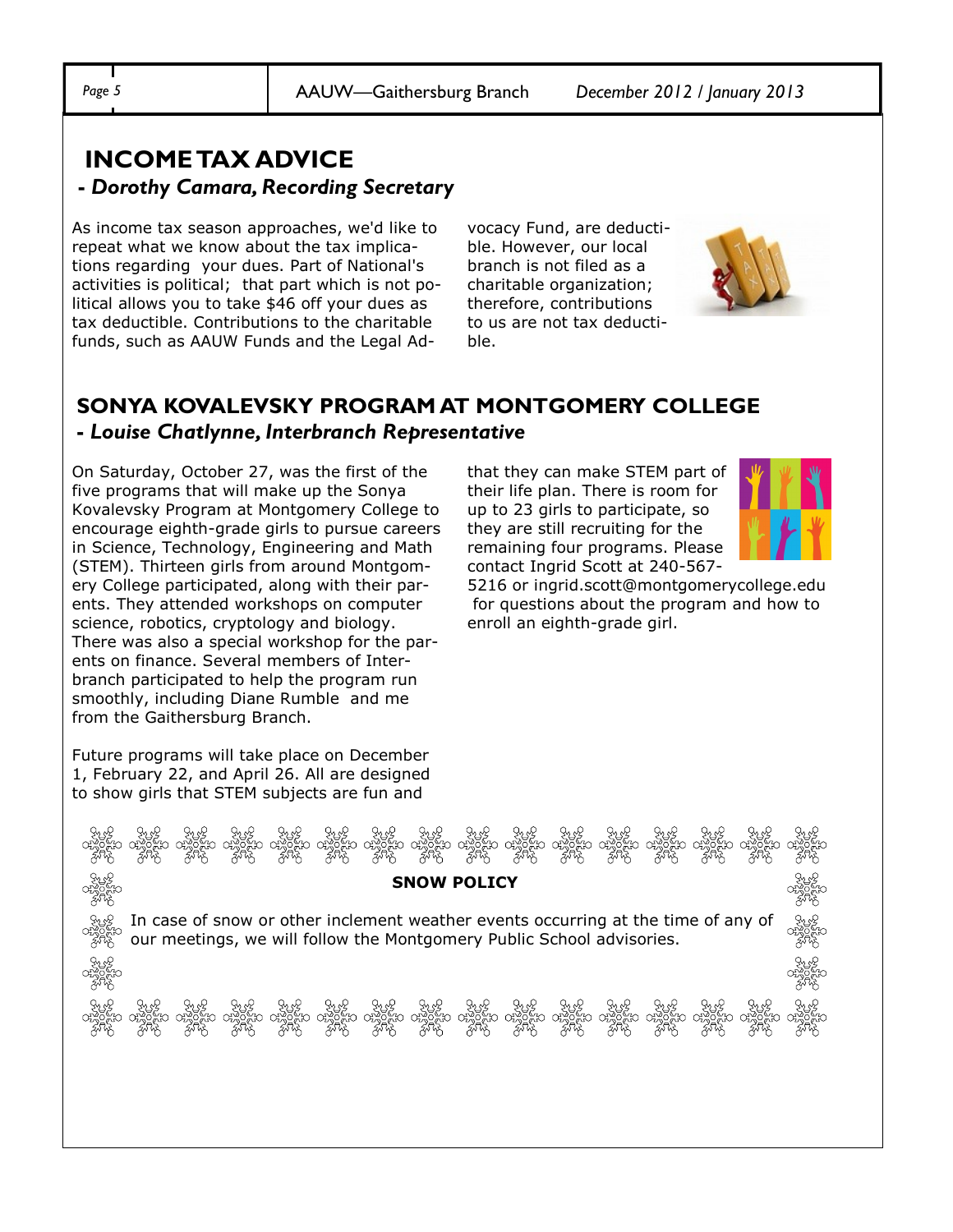\$\$\$\$\$\$\$\$

#### **Gourmet Group** *- Jean Friedmann, Coordinatror*

The Gourmet Group will not be meeting in December. The January meeting will be planned by Haydee Rolin, who favors lunching at a Moroccan restaurant in Gaithersburg. You can

### **GREAT DECISIONS**

*- Vivian Otto, Coordinator* 

There will be no Great Decisions meeting in December. On January 22 we will have a dinner social at which we willl plan for our 2013

### **Women's Herstory Interest Group**

We have caught Anita Taylor out of town for her news on the Women's History group. We know, from her item in last month's newsletter that the group is meeting on Wednesday, December 5, at 2:30, at her apartment. That session will continue the study of *America's Women*, covering

chapters 9-11 and the travails of war, recovery and repair, and then the initial moves in developing the West.

call her for details if you would like to join us.

meetings. The place of the dinner is to be de-

termined.

Watch your e-mail for news of the January meeting.



#### **CHANGE YOUR DIRECTORY**

Please note that Dorothy Camara has a new e-mail address

«</sup>



*Co-president Mary Wykes*

*Co-president Terry Medlar*

*Vice President for Programs Sue Woodruff*

*Vice President for Membership Marilyn O'Connell*

*Treasurer Marilyn Leist*

*Recording Secretary Dorothy Camara*

*Corresponding Secretary Louise Chatlynne*

*Newsletter Editor Qing Jiang*